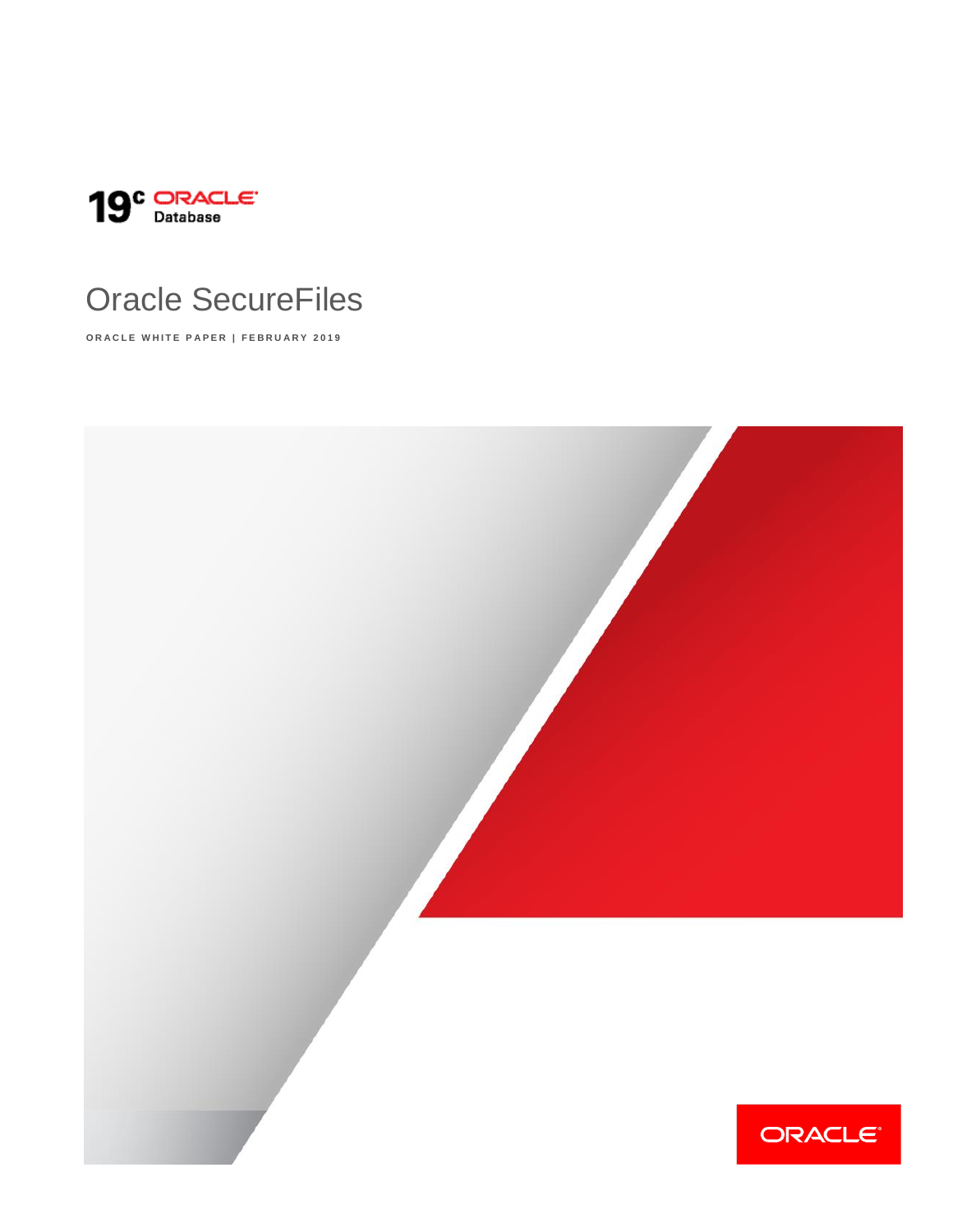### Table of Contents

| <b>Disclaimer</b>                     | 1              |
|---------------------------------------|----------------|
| <b>Introduction</b>                   | $\overline{2}$ |
| <b>Best Storage for File Data</b>     | 3              |
| <b>SecureFiles Overview</b>           | $\mathfrak{Z}$ |
| <b>SecureFiles Storage Parameters</b> | 5              |
| <b>Superior Performance</b>           | 5              |
| <b>Using SecureFiles</b>              | $\overline{7}$ |
| <b>Advanced Features</b>              | 8              |
| <b>Migration</b>                      | 11             |
| <b>Interfaces</b>                     | 11             |
| <b>Conclusion</b>                     | 12             |

#### <span id="page-1-0"></span>**Disclaimer**

The following is intended to outline our general product direction. It is intended for information purposes only, and may not be incorporated into any contract. It is not a commitment to deliver any material, code, or functionality, and should not be relied upon in making purchasing decisions. The development, release, and timing of any features or functionality described for Oracle's products remains at the sole discretion of Oracle.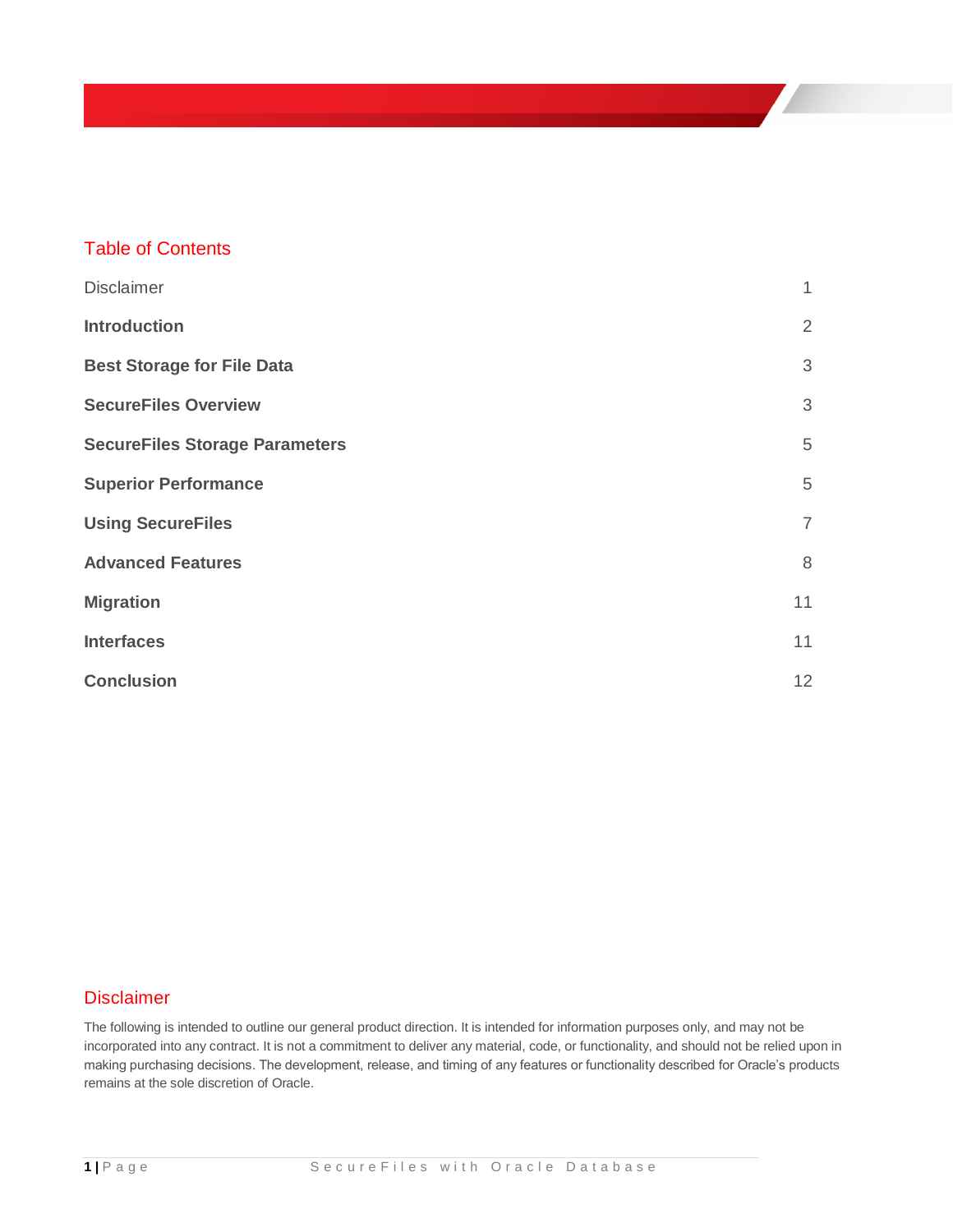### <span id="page-2-0"></span>**Introduction**

The nature of critical business information is changing rapidly and is no longer limited to structured text or numeric data. Unstructured content – images, audio, video, PDF, Word documents etc – is becoming pervasive. Web-based applications are forcing organizations to capture and manage more unstructured data such as photos, videos, and news clips more than ever before. Regulatory changes like Sarbanes-Oxley and HIPAA are further fueling this trend.

Mainstream business applications have to integrate both relational or structured and unstructured content to provide users with a seamless and richer user experience. Traditionally, unstructured content has been stored in file systems due to their simplicity and performance. This choice forces organizations to compromise Oracle's security, scalability, transaction capability, read consistency and high availability for file or unstructured data. However, this tradeoff comes at a cost, often prohibitive.

Different storage mechanisms for structured and unstructured data introduces disjoint security/audit models, difficulty in searching across all related enterprise content and disparate IT management procedures for backup and recovery – which can ultimately lead to lower ROI. SecureFiles is a feature of Oracle Database specifically engineered to deliver high performance for file or unstructured data comparable to that of traditional file systems while retaining the advantages of the Oracle Database.

SecureFiles removes the need for compromise by offering the 'best-of-both-worlds' architecture for storing unstructured content. SecureFiles is designed as a superset of the ANSI standard for large objects (LOBs) and offers easy migration from old LOBs or BasicFiles. Applications can transparently take advantage of industry-standard encryption for added security and intelligent storage features like compression and deduplication, for increased space savings and faster performance.

With SecureFiles, organizations can now manage all relational data and associated file data in Oracle using a single security/audit model, a unified backup and recovery process, and perform seamless search across all information -- making Oracle Database the ideal solution for storing both structured, or relational data, and related unstructured data.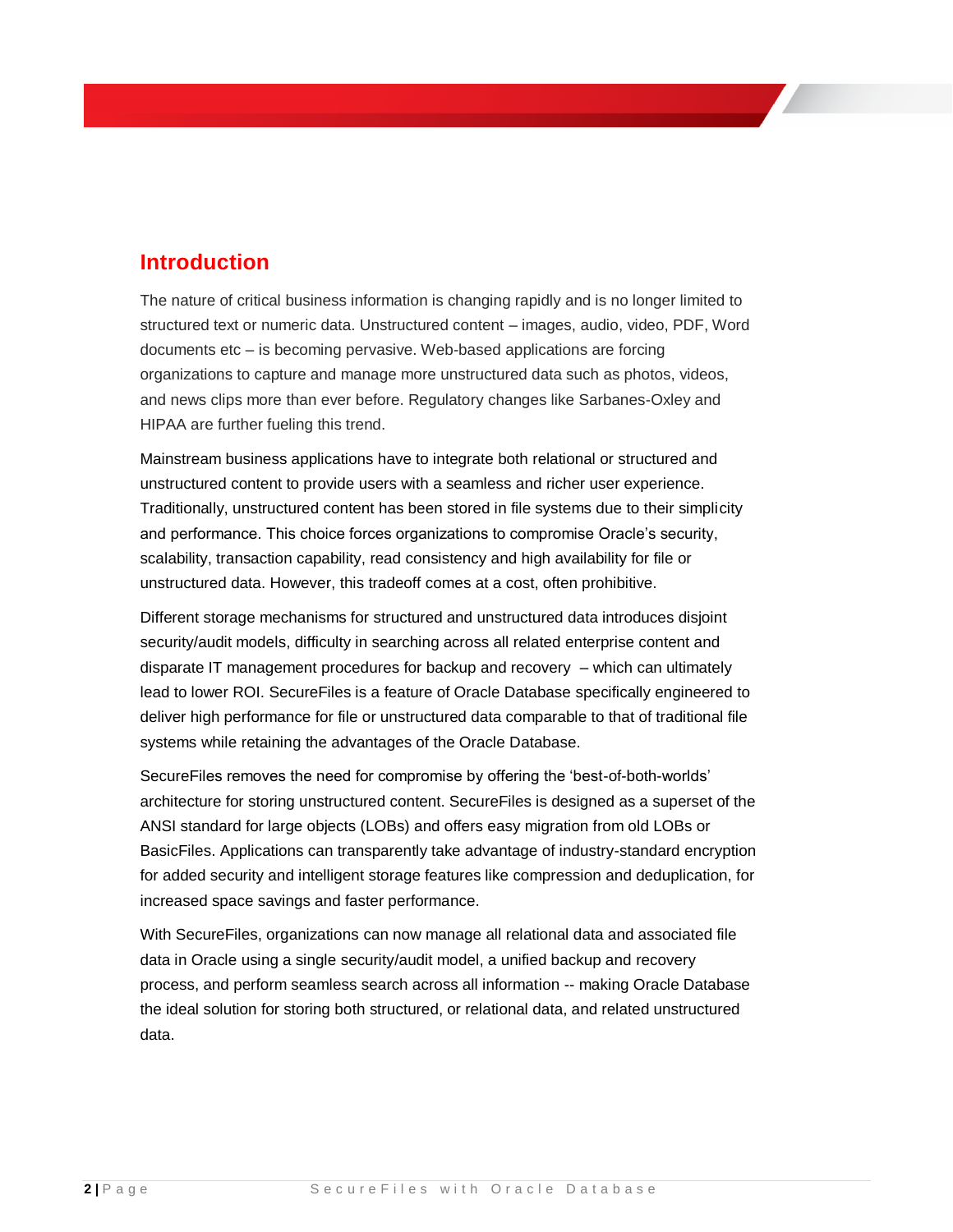### <span id="page-3-0"></span>**Best Storage for File Data**

Oracle Database provides SecureFiles to eliminate the distinction between structured and unstructured content storage. With SecureFiles, Oracle has perfected the use of the database for storage of all enterprise content.

SecureFiles represents the core infrastructure in the Oracle Database for unstructured content management – the SecureFiles architecture includes: New disk formats for LOB data blocks and metadata blocks, network protocol, space management, redo and undo formats, buffer caching, and intelligent I/O subsystem. SecureFiles delivers substantially improved performance along with optimized storage for unstructured data inside the Oracle Database.

**Note:** While LOBs from Oracle Database 10g, and prior releases, are still supported using 'BasicFiles', this paper provides an overview of SecureFiles and some examples on how to use this feature.

### <span id="page-3-1"></span>**SecureFiles Overview**

SecureFiles includes numerous architectural enhancements for greatly improved performance, scalability, efficient storage and easier manageability. Some of the innovations are listed below.

#### **Write-Gather Cache (WGC)**

SecureFiles WGC buffers data typically up to 4MB during write operations before flushing or committing to the underlying storage layer. This buffering of in-flight data allows for large contiguous space allocation and large disk I/O. Write performance is greatly improved due to reduced disk seek costs.

The WGC is maintained on a per-transaction basis. Only one WGC is used for all SecureFiles in a transaction. Oracle automatically determines if the WGC needs to be flushed to disk before the 4MB limit is reached. A 'commit' by the user also causes flushing of the WGC to disk.

**Note:** The WGC size is 4MB and is not a user tunable parameter.

#### **Space Management**

Reclamation of space is done in the background. Space management is greatly improved by separately managing the committed free space and uncommitted free space. Thus, SecureFiles do not suffer from high water mark contention during space reclamation, unlike older LOBs.

SecureFiles segments require tablespaces managed with automatic segment space management (ASSM). Space management for SecureFiles is optimized for storing file data inside the Oracle Database. An intelligent space manager provides fast allocation of large, contiguous disk blocks and efficient deletion by automatically reclaiming freed space. Space is also pre-allocated based on heuristics of recent demand and this ensures no stalling and consequently no impact on foreground performance. Space management is designed to be self-adaptable and uses statistics for efficient memory and space allocation.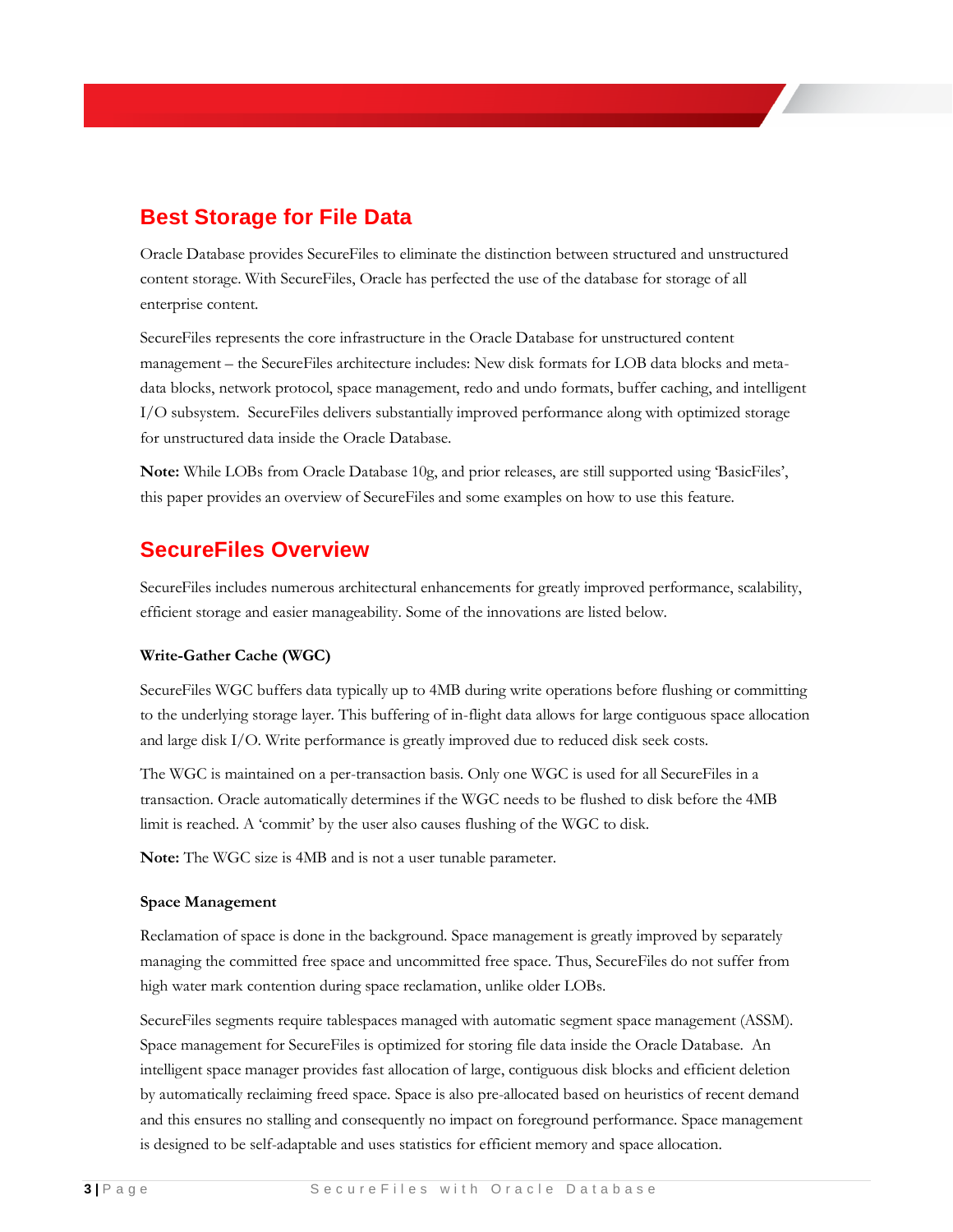#### **Reduced Fragmentation**

SecureFiles, unlike BasicFiles or older LOBs, uses a dynamic CHUNK (one or more contiguous Oracle blocks) size setting to maximize contiguous allocations on disk and reduce fragmentation. The userspecified CHUNK value is used as a suggestion, along with other factors such as size of the SecureFile and the availability of space in the segment, to determine the optimal CHUNK size. SecureFiles CHUNK is completely an internal concept.

A fixed CHUNK size setting causes internal fragmentation if it is too large and poor write performance if it is too small. With a dynamic CHUNK size setting, large regions of disk can be allocated and deallocated in a single operation. SecureFiles is thus designed from the ground up to be a high performance and storage efficient solution for unstructured or file data of all sizes.

#### **Intelligent Pre-Fetching**

Read performance is enhanced by read-ahead or pre-fetching data from disk while data is sent over the network. SecureFiles keeps track of access patterns and intelligently pre-fetches data before the request is actually made. Read latency is reduced by the overlap of the network roundtrip with the disk I/O for the pre-fetched data and throughput is greatly increased.

#### **Network Layer**

SecureFiles client/server network layer allows for high-speed data transfer between the client and server. This allows for reading and writing bulk data directly from the network socket without the need for any temporary staging. This provides for significantly higher read/write performance.

#### **No LOB Index Contention**

Older LOBs use a global per-segment B+ tree index to maintain the inodes, which are data structures that map the logical offsets to the physical disk blocks. The global  $B+$  tree structure is used for both access and navigation into the LOBs, and for free space management in LOB segment. This causes contention and significant performance degradation in highly concurrent environments.

Unlike older LOBs, SecureFiles do not use the LOB index to manage such meta-data. Instead, they use "private" meta-data blocks that are co-located with the data blocks in the LOB segment. This design removes the LOB index contention that existed with BasicFile LOBs and greatly improves performance, especially under real world insert-delete-reclaim situations.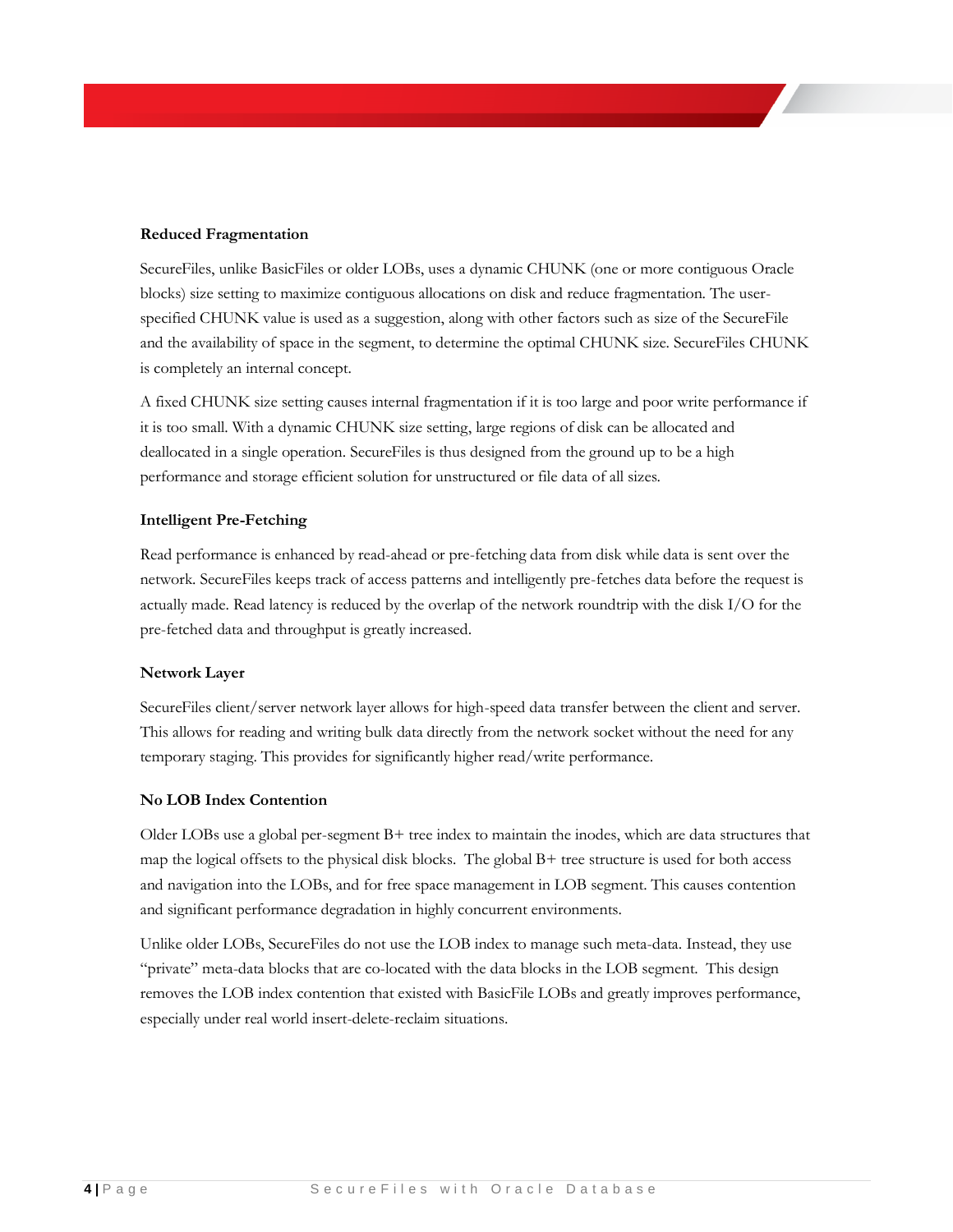#### **Easier Manageability**

SecureFiles feature self-tuning and intelligent space and memory management algorithms and consequently require lesser number of user-tuned parameters. Specifically, FREEPOOLS, FREELISTS, FREELIST GROUPS & PCTVERSION no longer need to be specified and are ignored for SecureFiles.

Not only are some of these parameters difficult to tune for unpredictable spikes in workloads, but also cannot be changed online. SecureFiles maintains internal statistics to self-tune the space management algorithms and ensures high performance and scalability under diverse workloads.

### <span id="page-5-0"></span>**SecureFiles Storage Parameters**

- 1. ENABLE STORAGE IN ROW (Default) (Other value would be DISABLE STORAGE IN ROW)
- 2. NOLOGGING
- 3. CACHE
- 4. NOCACHE (Default)
- 5. CACHE READS
- 6. LOGGING (Default)
- 7. FILESYSTEM\_LIKE\_LOGGING

Parameters like CACHE/NOCACHE are irrelevant for inline LOBs since such LOBs are stored in heap table segment blocks, and are accessed via the regular mechanism just like other non-LOB data in heap blocks. These parameters have an impact only on out-of-line LOBS, i.e. LOBs stored in LOB segment.

Similarly, LOGGING, NOLOGGING are irrelevant for inline LOBs. Changes to such LOBs are always accompanied by corresponding redo. These parameters have an impact only on out-of-line LOBS, i.e. LOBs stored in LOB segment.

For SecureFiles, NOLOGGING is implicitly converted to FILESYSTEM\_LIKE\_LOGGING, and this gives a behavior semantically equivalent to meta-data only journaling file systems.

### <span id="page-5-1"></span>**Superior Performance**

The performance of SecureFiles under both queries and inserts was compared to that of Linux NFS/Ext3. The test application simulates a real world DICOM application consisting of patient metadata and DICOM images. Oracle compared the performance of SecureFiles to that of the NFSv3 file system. In both cases, metadata is stored in an Oracle Database. In the case of file system, the DICOM images are stored on file servers that are accessed from a client machine over NFSv3. In the case of SecureFiles, the metadata as well as the DICOM images are stored inside an Oracle Database.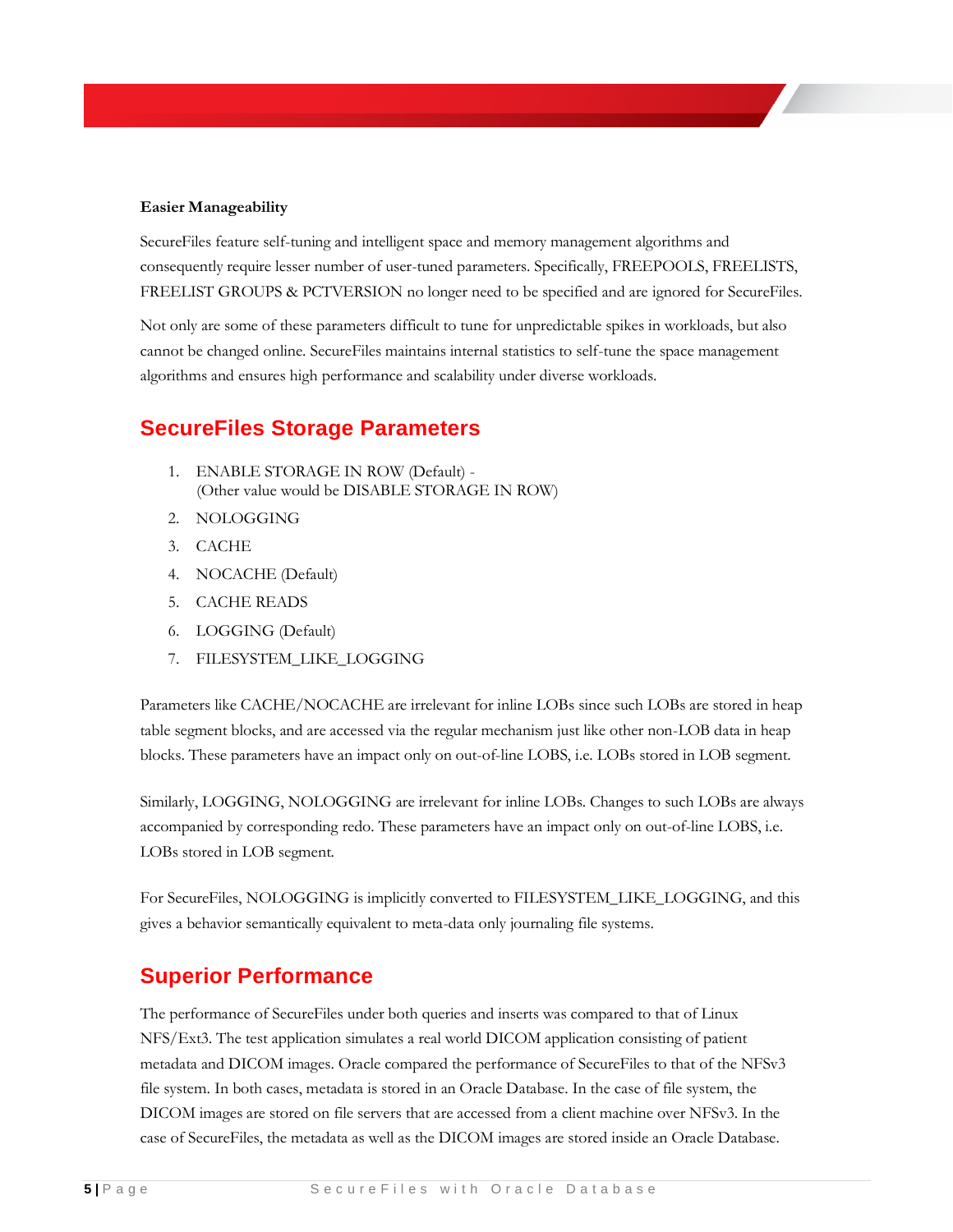In the tests, logging for SecureFiles is set to FILESYSTEM\_LIKE\_LOGGING mode to keep the logging level and functionality comparable to that of the file system. The tests compare the performance of NFSv3 in both the async and sync modes.



SecureFile outperformed the NFSv3 access for all sizes for both read and write operations. Gains for the smaller file sizes are also due to reduced roundtrips where metadata and data is accessed in one roundtrip unlike the NFSv3 case where metadata and file is accessed or written in separate roundtrips.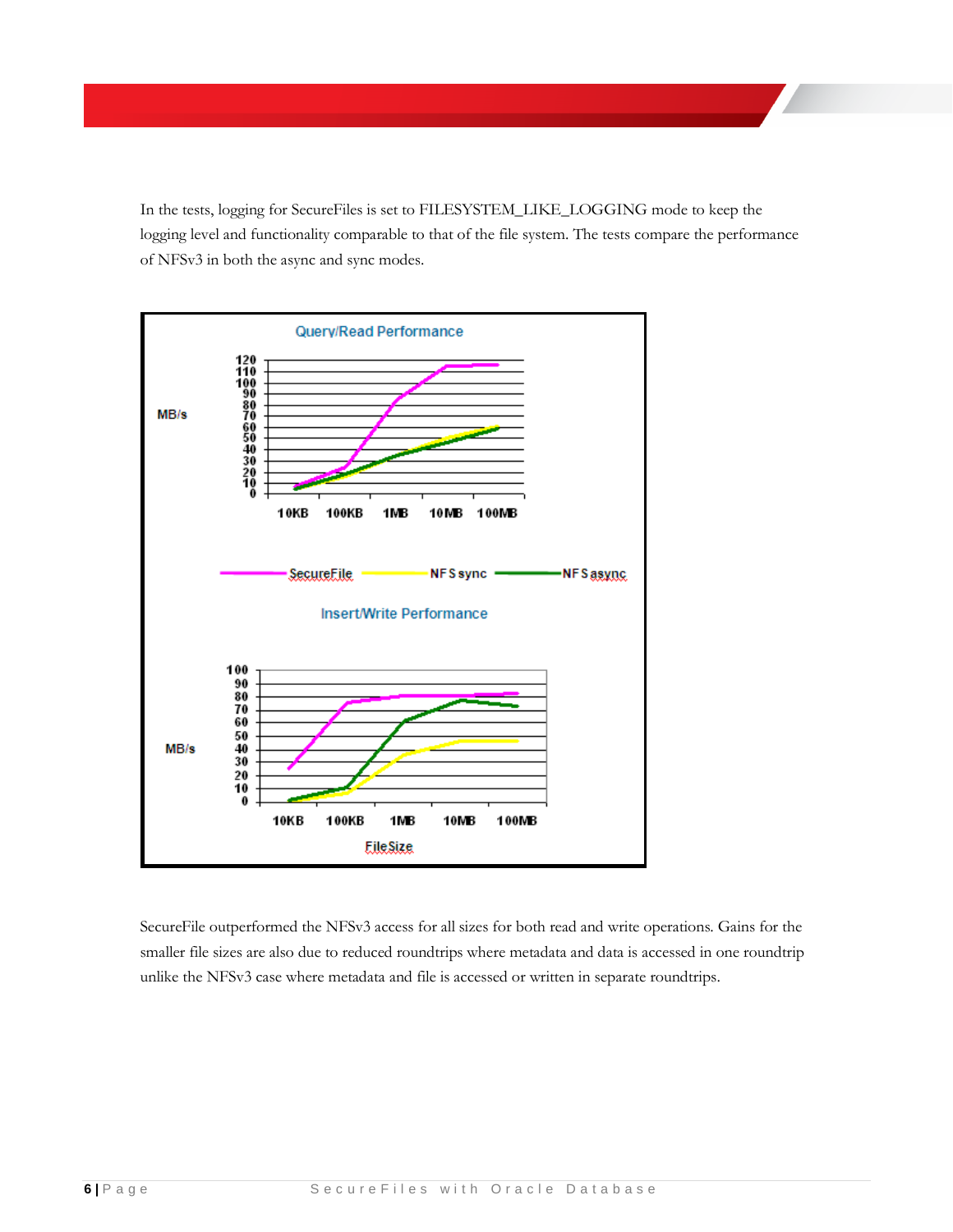## <span id="page-7-0"></span>**Using SecureFiles**

#### **Compatibility**

SecureFiles features are available with the compatibility set to Oracle Database 11g Release 1 or higher. Starting with Oracle Database 12*c*, SecureFiles is the default storage mechanism for LOBs in Oracle. In Oracle Database 11g Release1, 'BASICFILE' is the default storage LOB storage type. The keyword 'SECUREFILE' is used for specifying SecureFiles. The default LOB storage can be changed using the db\_securefile parameter.

#### **db\_securefile parameter**

This system parameter allows the database administrator to specify the SecureFile usage policy in the init.ora file. This parameter is dynamic and the scope is 'ALTER SYSTEM'

Allowable values for this parameter include: PERMITTED – allow SecureFiles to be created (Default) FORCE – create all LOBs as SecureFiles ALWAYS – attempt to create SecureFiles, but fall back to BasicFiles IGNORE – ignore attempts to create SecureFiles NEVER – disallow new SecureFile creation

#### **Retention**

The RETENTION keyword specifies the retention policy to be used by the database for managing consistent reads (CR) for SecureFiles. It is specified in the lob\_storage\_clause of the CREATE TABLE or ALTER TABLE statement. It is used to configure the SecureFile column to store old versions of the SecureFile data for a period of time. Allowable values for this parameter are:

**AUTO** (default) – system automatically manages space as efficiently as possible. The system retains UNDO sufficient for consistent read capability.

**MAX** – SecureFiles retains older versions of LOB data until the size of LOB segment hits the limit specified in MAXSIZE. If MAXSIZE is not specified, MAX behaves like AUTO.

If the combination is used as: RETENTION MAX MAXSIZE UNLIMITED then the value of retention is ignored and the following combination takes effect. RETENTION AUTO MAXSIZE UNLIMITED

**MIN** – Specify UNDO retention duration in specified seconds.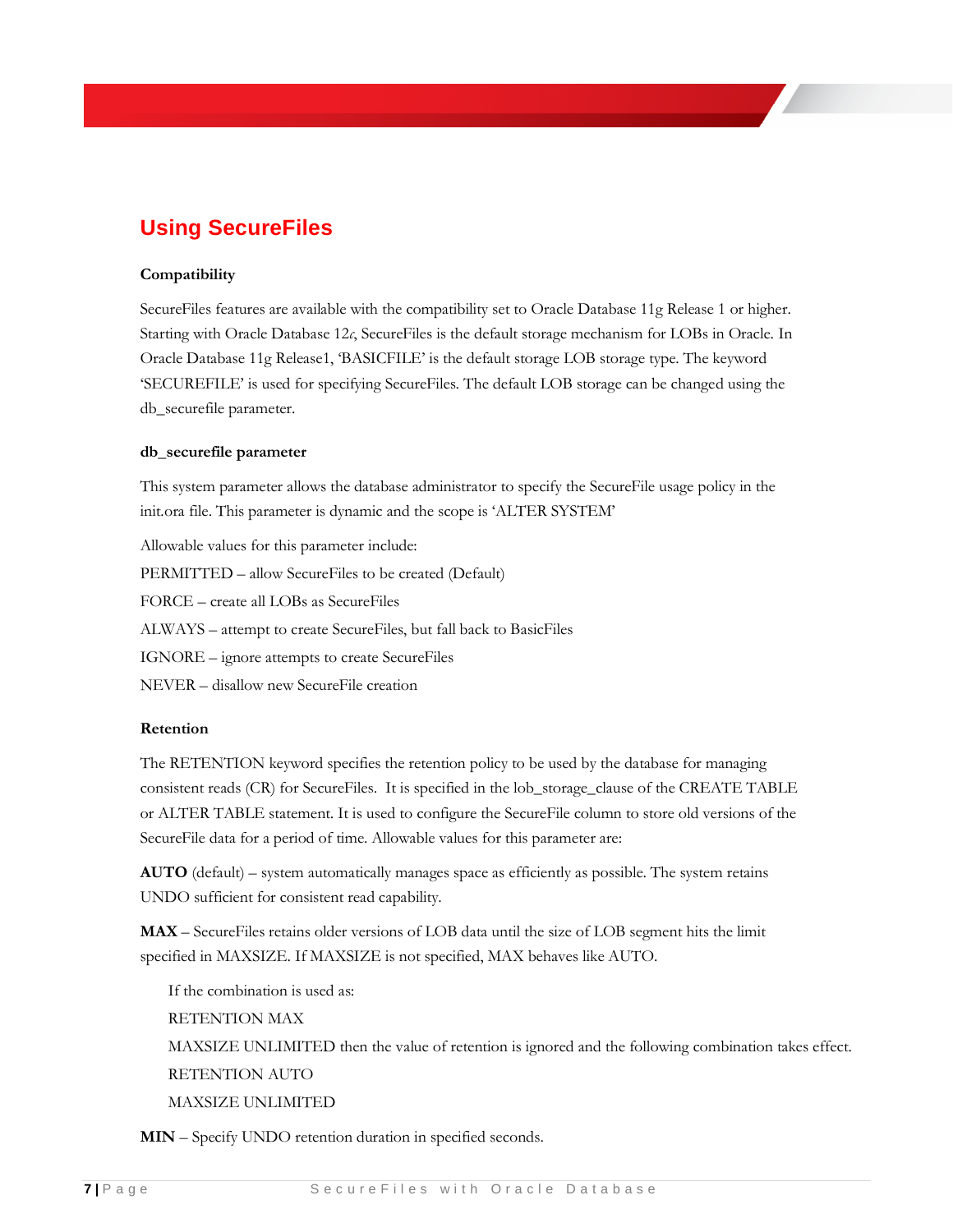**NONE** – Space freed is immediately reusable since space management layer will not retain any UNDO if retention is NONE.

### <span id="page-8-0"></span>**Advanced Features**

The following features are available only for SecureFile and do not apply to BasicFiles. These features in SecureFiles - Deduplication, Compression and Encryption - can be setup independently or as a combination of one or more features. If all three features are turned on, Oracle will perform deduplication first and then compression followed by encryption.

#### **Deduplication**

This feature eliminates multiple, redundant copies of SecureFiles data and is completely transparent to applications. Oracle automatically detects multiple, identical SecureFiles data and stores only one copy, thereby saving storage space. Deduplication not only simplifies storage management but also results in significantly better performance, especially for copy operations.

DEDUPLICATION is done on per LOB segment basis; duplicates are not detected across multiple LOB segments. The lob\_storage\_clause allows for specifying deduplication at a partition level. However, duplicate detection does not span across partitions or subpartitions for partitioned SecureFiles columns.

The DEDUPLICATE keyword is used to enable *Advanced LOB Deduplication* checking for SecureFiles. Oracle uses a secure hash index to detect duplicate SecureFile data and stores a single copy for all identical content. Deduplication is transparent to applications, reduces storage and simplifies storage management. KEEP\_DUPLICATES is used to turn off deduplication and retain duplicate copies of SecureFile data. Deduplication is turned off by default.

**Note:** *Advanced LOB Deduplication* (previously named SecureFiles LOB Deduplication with Oracle Database 11g) is a feature of Oracle Advanced Compression.

#### **Example:**

 Create a table with a SECUREFILE LOB column and LOB deduplication enabled on only one partition. Only LOBs that belong to partition p1 are deduplicated.

```
CREATE TABLE t1 ( REGION VARCHAR2(20), mydata BLOB) 
      LOB(mydata) STORE AS SECUREFILE )
PARTITION BY LIST (REGION) (
      PARTITION p1 VALUES ('x', 'y')
           LOB(mydata) STORE AS SECUREFILE (
                DEDUPLICATE),
      PARTITION p2 VALUES (DEFAULT)
);
```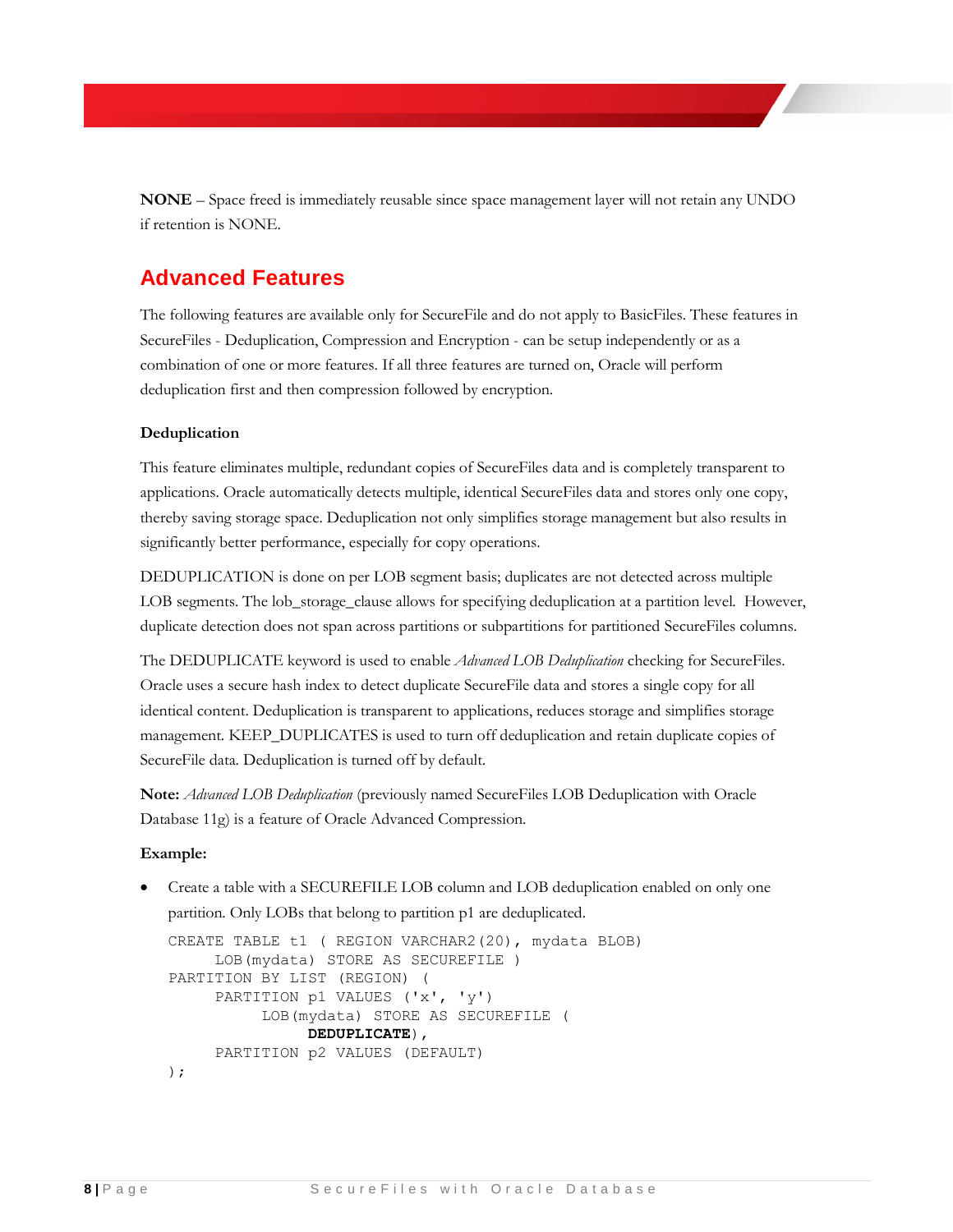Disable deduplication on a SECUREFILE LOB column.

ALTER TABLE t1 MODIFY LOB(mydata) ( **KEEP\_DUPLICATES**);

#### **Compression**

Oracle detects if SecureFile data is compressible and will compress using industry standard compression algorithms. If the compression does not yield any savings or if the data is already compressed, SecureFiles will turn off compression for such LOBs. Compression not only results in significant savings in storage but also improved performance by reducing I/O, buffer cache requirements, redo generation and encryption overhead. Random access reads and writes to compressed SecureFiles are achieved without the need to decompress the entire file. Only the sub portion (compression unit) of the compressed file, corresponding to the logical offset being read or written, needs to be decompressed thus saving CPU and I/O.

There are three levels of *Advanced LOB Compression*: LOW, MEDIUM, and HIGH. By default, Advanced LOB Compression uses the MEDIUM level, which typically provides good compression with a modest CPU overhead of 3-5%. Advanced LOB Compression LOW is optimized for high performance. Advanced LOB Compression LOW maintains about 80% of the compression achieved through MEDIUM, while utilizing 3x less CPU. Finally, Advanced LOB Compression HIGH achieves the highest storage savings but incurs the most CPU overhead.

The COMPRESS keyword is used to enable SecureFile Advanced LOB Compression. SecureFile compression is orthogonal to table or index compression. Setting table or index compression does not affect SecureFile compression or vice versa. For partitioned tables, the lob\_storage\_clause is used for specifying compression at a partition level.

**Note:** *Advanced LOB Compression* (previously named SecureFiles LOB Compression with Oracle Database 11g) is a feature of Oracle Advanced Compression.

#### **Example:**

 Create a table with a SECUREFILE LOB column and LOB compression enabled on only one partition. Only LOBs that belong to partition p1 are compressed.

```
CREATE TABLE t1 ( REGION VARCHAR2(20), mydata BLOB) 
      LOB(mydata) STORE AS SECUREFILE )
      PARTITION BY LIST (REGION) (
           PARTITION p1 VALUES ('x', 'y')
                LOB(mydata) STORE AS SECUREFILE (
                    COMPRESS ),
           PARTITION p2 VALUES (DEFAULT)
      );
```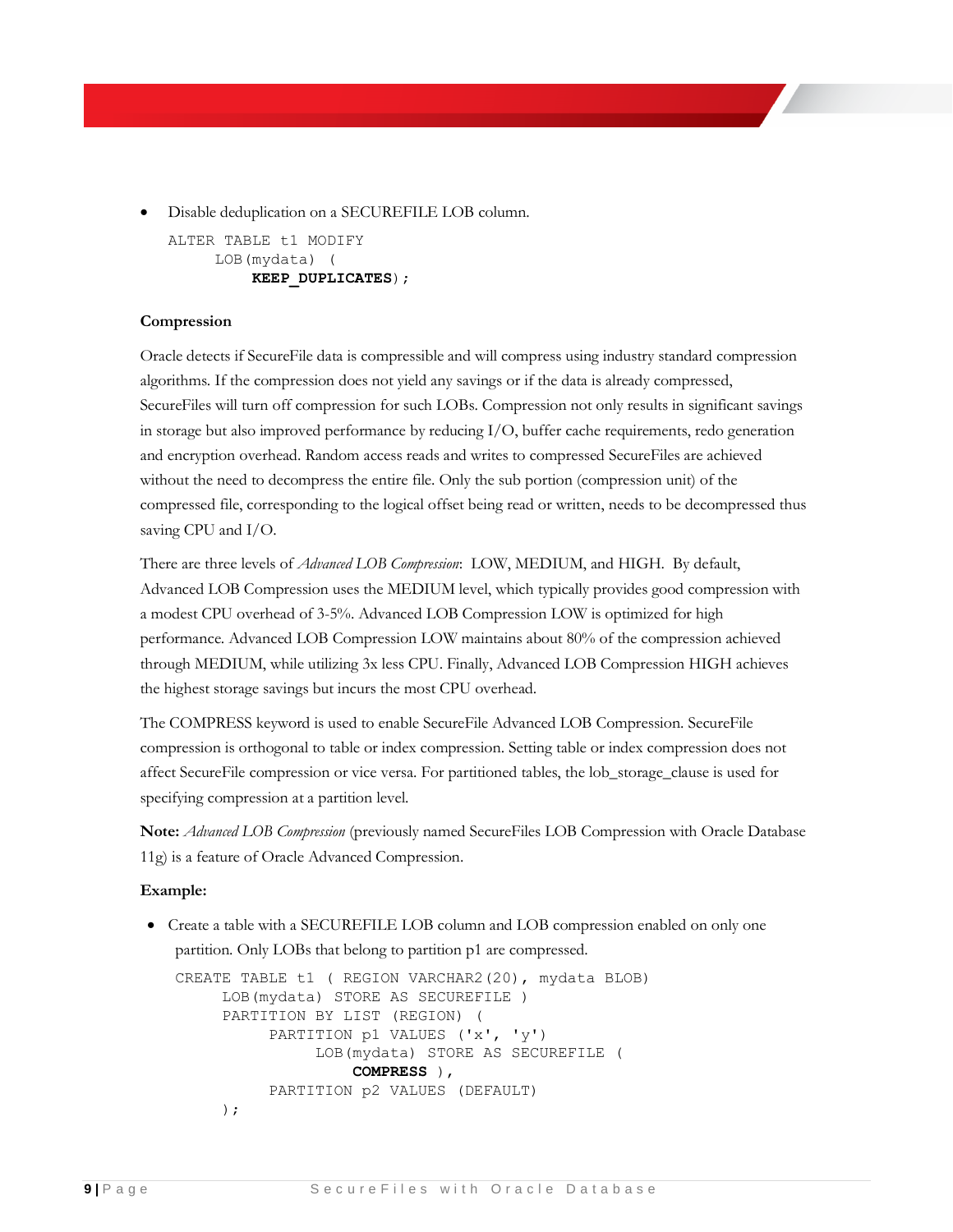Disable compression on SECUREFILE LOB.

```
ALTER TABLE t1 MODIFY 
     LOB(mydata) (
          NOCOMPRESS
     );
```
#### **Encryption**

SecureFiles supports the use of Transparent Data Encryption (TDE) syntax. The database supports automatic key management for all SecureFile columns within a table and transparently encrypts/decrypts data and backups. Applications require no changes and can take advantage of SecureFiles using TDE semantics. SecureFiles supports the following encryption algorithms:

**3DES168:** *Triple Data Encryption Standard* with a 168-bit key size

**AES128:** Advanced Encryption Standard with a 128 bit key size

**AES192:** *Advanced Encryption Standard* with a 192-bit key size (default)

**AES256:** Advanced Encryption Standard with a 256-bit key size

The ENCRYPT and DECRYPT keywords are used to turn on or turn off SecureFile encryption and optionally select the encryption algorithm to be used. Encryption is performed at the block level and all SecureFiles in the specified column are encrypted. Column-level and tablespace-level encryption for SecureFiles must not be turned on at the same time because encryption comes at a non-trivial CPU cost; and one of them is unnecessary in this case.

#### **Example:**

 Create a table with SECUREFILE LOB column and LOB encryption enabled on only one partition. Only LOBs that belong to partition p1 are encrypted.

```
CREATE TABLE t1 ( REGION VARCHAR2(20), mydata BLOB) 
      LOB(mydata) STORE AS SECUREFILE (
          CACHE
          ENCRYPT USING 'AES128' )
      PARTITION BY LIST (REGION) (
           PARTITION p1 VALUES ('x', 'y')
           PARTITION p2 VALUES (DEFAULT)
      );
```
Enable LOB encryption using 3DES168.

```
ALTER TABLE t1 MODIFY 
       (mydata BLOB ENCRYPT USING '3DES168');
```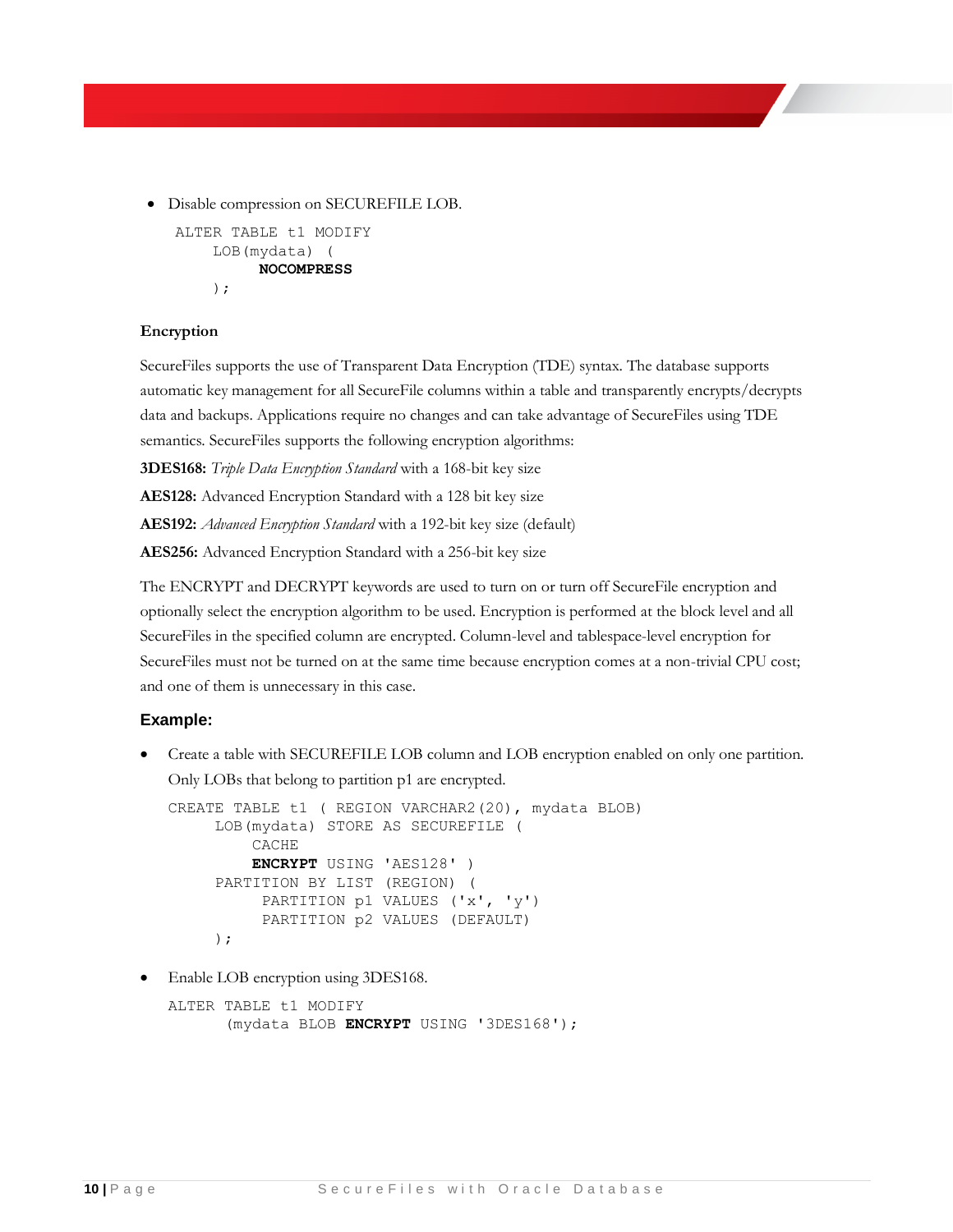### <span id="page-11-0"></span>**Migration**

Online Table Redefinition is the recommended technique for migrating from BasicFiles to SecureFiles. Migrating tables with BasicFile LOB columns/partitions using online redefinition has the advantage of not requiring the table/partition be offline, but it requires additional storage equal to or slightly greater than the space used by the table/partition (in order to use online table redefinition at least twice the space being currently used needs to be preserved). If the destination table is partitioned, normal methods for parallel execution for partitioning apply and online redefinition is executed in parallel. Global indexes need to be rebuilt.

Generation of redo space could cause performance problems during the process of migrating BasicFile LOB columns. In such cases, Oracle recommends setting the NOLOGGING storage parameter for the destination SecureFile columns and turning on LOGGING once the migration is complete.

#### **Example:**

Upgrade table 'tab1' with a BasicFile CLOB column 'c'

**Step 1:** Create interim table that is a replica of the source table and specify SecureFile attributes for the CLOB column

CREATE TABLE tab1 tmp(id number not null, c clob) LOB(c) STORE AS SECUREFILE (tablespace tbs 1);

#### **Step 2:** Perform Online Redefinition

```
DECLARE
      error count pls integer := 0;BEGIN
  DBMS_REDEFINITON.start_redef_table('scott', 'tab1', 'tab1_tmp', 'id 
id, c c');
 DBMS REDEFINITON.copy_table dependents('scott', 'tab1', 'tab1 tmp', 1,
true, true, true, false, error count);
  DBMS OUTPUT.put line('errors := ' || to char(error count));
 DBMS REDEFINITON.finish redef table<sup>('scott', 'tab1', 'tab1 tmp');</sup>
end;
/
```
### <span id="page-11-1"></span>**Interfaces**

SecureFiles supports standard client interfaces including SQL, PL/SQL, OCI, ODBC and JDBC.